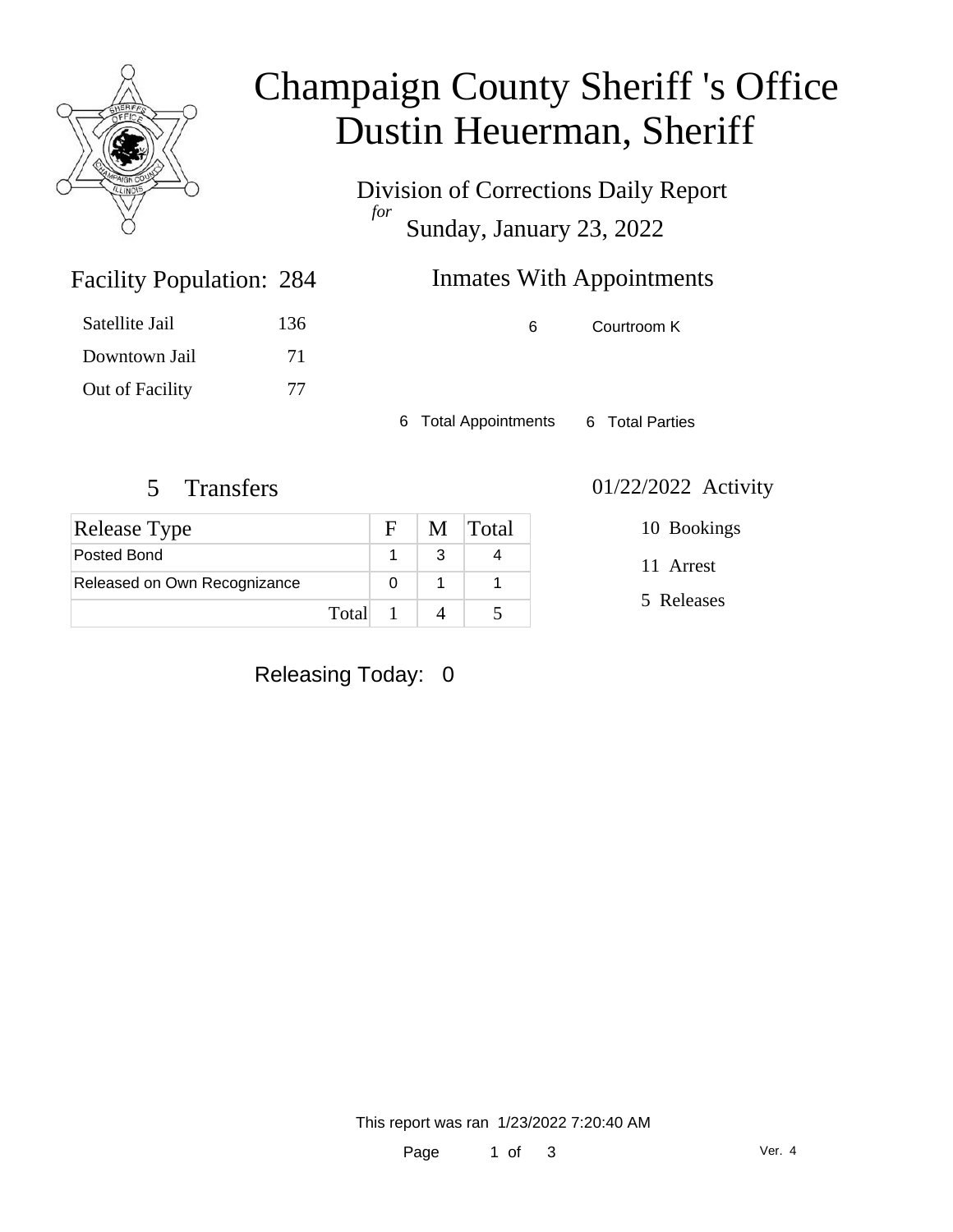

# Champaign County Sheriff 's Office Dustin Heuerman, Sheriff

Division of Corrections Daily Report *for* Sunday, January 23, 2022

#### Custody Status Count

- Direct Criminal Contempt 1
- Electronic Home Dentention 12
	- Felony Arraignment 6
	- Felony Pre-Sentence 7
		- Felony Pre-Trial 206
	- Felony Pre-Trial DUI 4
	- Felony Sentenced CCSO 5
	- Felony Sentenced IDOC 27
		- Hold Sentenced Other 1
	- Misdemeanor Arraignment 3
		- Misdemeanor Pre-Trial 5
- Misdemeanor Sentenced CCSO 1
	- Petition to Revoke 1
	- Remanded to DHS 4
	- Traffic Sentenced CCSO 1
		- Total 284

This report was ran 1/23/2022 7:20:40 AM